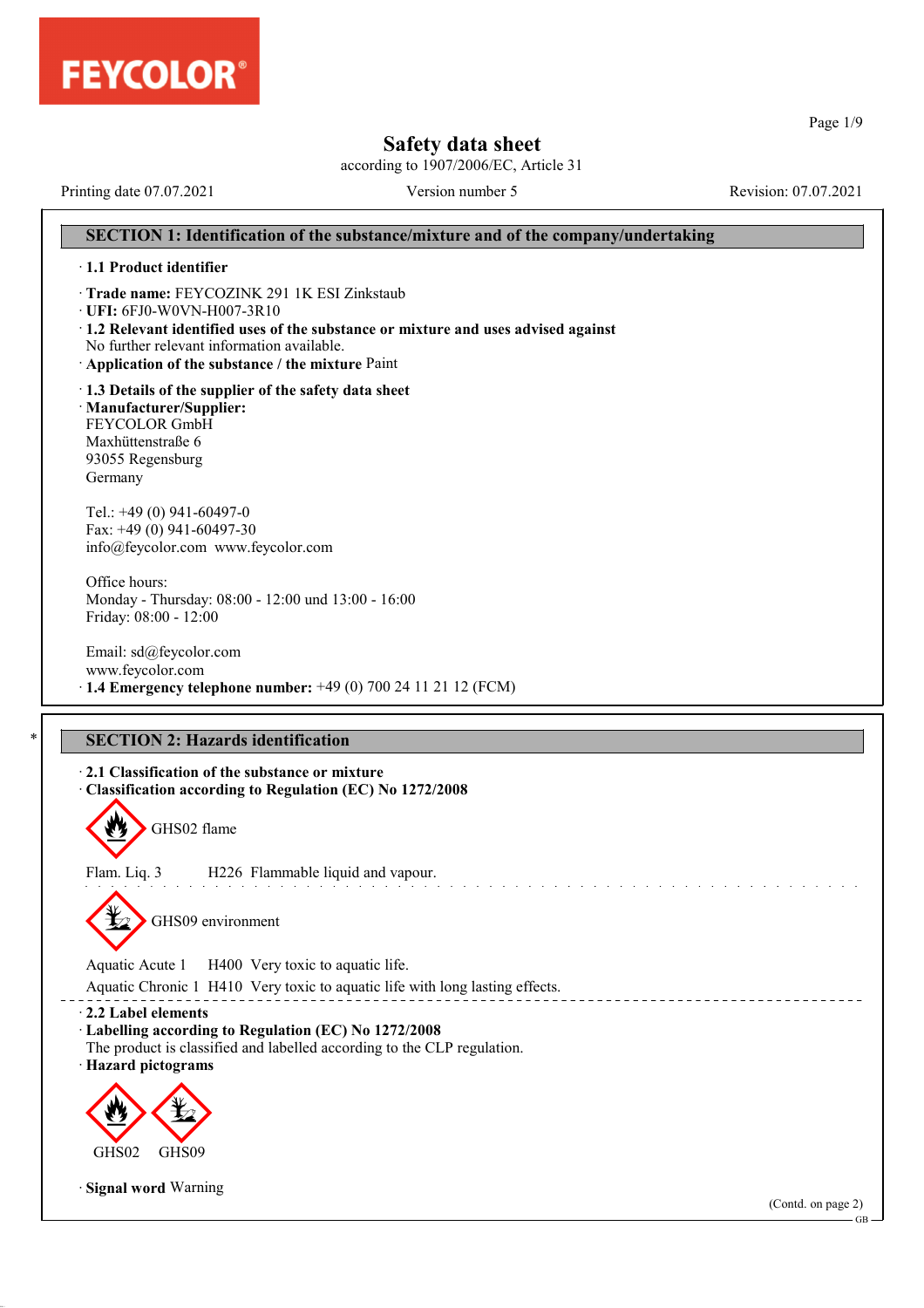

according to 1907/2006/EC, Article 31

Printing date 07.07.2021 Version number 5 Revision: 07.07.2021

(Contd. of page 1)

**Trade name:** FEYCOZINK 291 1K ESI Zinkstaub

· **Hazard statements**

H226 Flammable liquid and vapour.

H410 Very toxic to aquatic life with long lasting effects.

#### · **Precautionary statements**

- P210 Keep away from heat, hot surfaces, sparks, open flames and other ignition sources. No smoking.<br>P233 Keep container tightly closed. Keep container tightly closed.
- P242 Use non-sparking tools.
- P280 Wear protective gloves/protective clothing/eye protection/face protection.

P303+P361+P353 IF ON SKIN (or hair): Take off immediately all contaminated clothing. Rinse skin with water [or shower]. P403+P235 Store in a well-ventilated place. Keep cool.

· **2.3 Other hazards**

#### · **Results of PBT and vPvB assessment**

· **PBT:** Not applicable.

· **vPvB:** Not applicable.

## **SECTION 3: Composition/information on ingredients**

#### · **3.2 Chemical characterisation: Mixtures**

· **Description:** Mixture of substances listed below with nonhazardous additions.

| · Dangerous components:   |                                                                                                                                          |            |
|---------------------------|------------------------------------------------------------------------------------------------------------------------------------------|------------|
| CAS: 7440-66-6            | zinc powder - zinc dust (stabilized)                                                                                                     | $50-100%$  |
| EINECS: 231-175-3         | Aquatic Acute 1, H400; Aquatic Chronic 1, H410                                                                                           |            |
| Reg.nr.: 01-2119467174-37 |                                                                                                                                          |            |
| CAS: 64742-95-6           | Hydrocarbons, C9, aromatics                                                                                                              | $5 - 10\%$ |
| EC number: 918-668-5      | $\circled{}$ Flam. Liq. 3, H226; $\circled{}$ Asp. Tox. 1, H304; $\circled{}$ Aquatic Chronic 2, H411;                                   |            |
|                           | Reg.nr.: 01-2119455851-35 $\left\langle \right\rangle$ STOT SE 3, H335-H336                                                              |            |
| EC number: 927-241-2      | Hydrocarbons, C9-C10, n-alkanes, isoalkanes, cyclics, $\leq$ 2% aromatics                                                                | $< 2.5\%$  |
|                           | Reg.nr.: 01-2119471843-32 3 Flam. Liq. 3, H226; $\bigotimes$ Asp. Tox. 1, H304; $\bigotimes$ STOT SE 3, H336; Aquatic<br>Chronic 3, H412 |            |
| EC number: 919-857-5      | Hydrocarbons, C9-C11, n-alkanes, isoalkanes, cyclics, < 2% aromatics                                                                     | $2.5\%$    |
|                           | Reg.nr.: 01-2119463258-33 $\circledcirc$ Flam. Liq. 3, H226; $\circledcirc$ Asp. Tox. 1, H304; $\circledcirc$ STOT SE 3, H336            |            |
|                           | Additional information: For the wording of the listed hazard phrases refer to section 16.                                                |            |

## **SECTION 4: First aid measures**

#### · **4.1 Description of first aid measures**

- · **General information:** Immediately remove any clothing soiled by the product.
- · **After inhalation:** Supply fresh air; consult doctor in case of complaints.
- · **After skin contact:** Immediately rinse with water.
- · **After eye contact:** Rinse opened eye for several minutes under running water. If symptoms persist, consult a doctor.
- · **After swallowing:** If symptoms persist consult doctor.
- · **4.3 Indication of any immediate medical attention and special treatment needed**
- No further relevant information available.

## **SECTION 5: Firefighting measures**

#### · **5.1 Extinguishing media**

· **Suitable extinguishing agents:** CO2, powder or water spray. Fight larger fires with water spray or alcohol resistant foam.

(Contd. on page 3)

GB

Page 2/9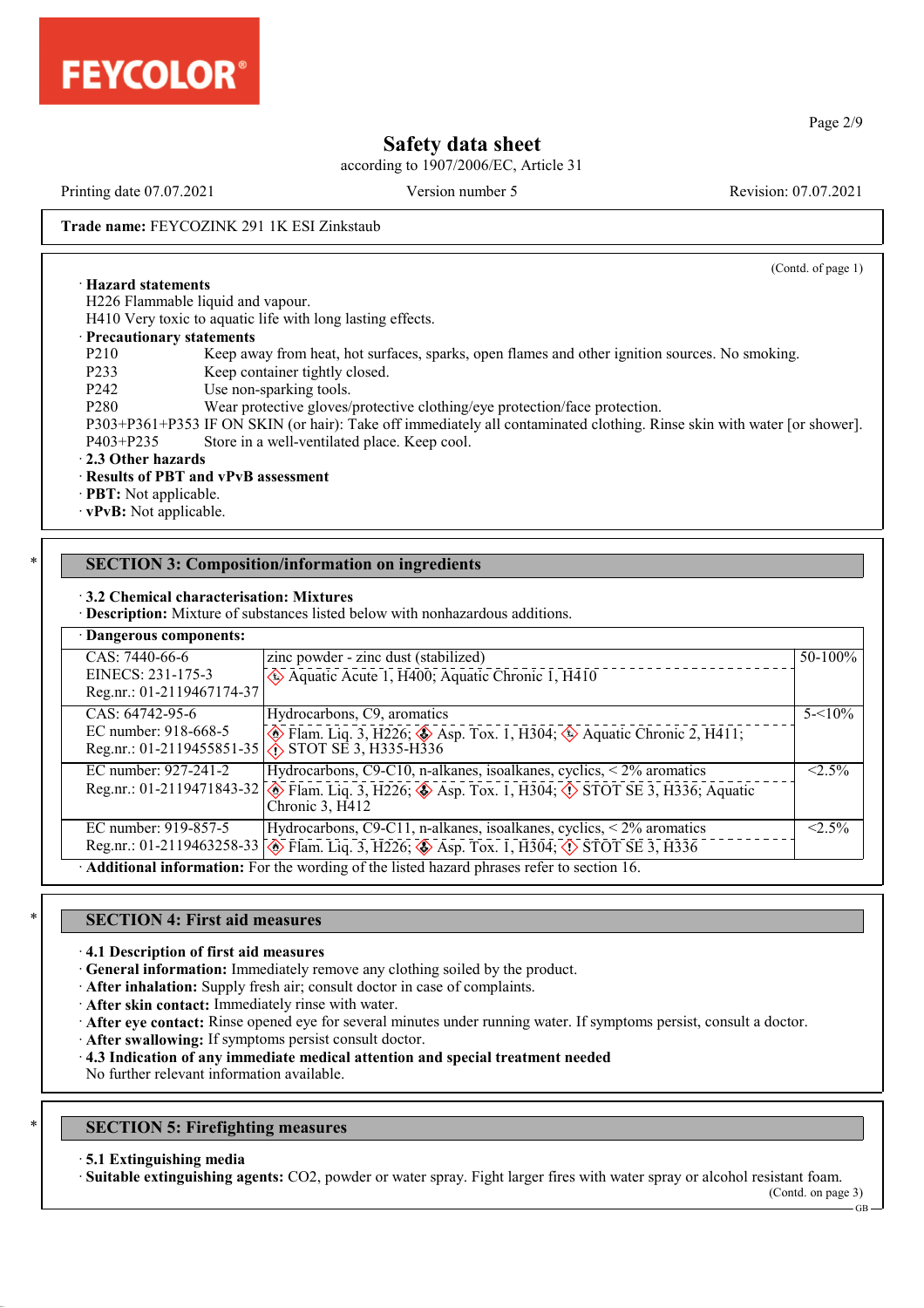

according to 1907/2006/EC, Article 31

Printing date 07.07.2021 Version number 5 Revision: 07.07.2021

(Contd. of page 2)

**Trade name:** FEYCOZINK 291 1K ESI Zinkstaub

- · **For safety reasons unsuitable extinguishing agents:** Water with full jet
- · **5.2 Special hazards arising from the substance or mixture** No further relevant information available.

· **5.3 Advice for firefighters**

· **Protective equipment:** No special measures required.

### **SECTION 6: Accidental release measures**

#### · **6.1 Personal precautions, protective equipment and emergency procedures**

Wear protective equipment. Keep unprotected persons away.

#### · **6.2 Environmental precautions:**

Do not allow product to reach sewage system or any water course.

Inform respective authorities in case of seepage into water course or sewage system.

Do not allow to enter sewers/ surface or ground water.

#### · **6.3 Methods and material for containment and cleaning up:**

Absorb with liquid-binding material (sand, diatomite, acid binders, universal binders, sawdust).

Dispose contaminated material as waste according to item 13.

Ensure adequate ventilation.

## · **6.4 Reference to other sections**

See Section 7 for information on safe handling.

See Section 8 for information on personal protection equipment.

See Section 13 for disposal information.

## **SECTION 7: Handling and storage**

### · **7.1 Precautions for safe handling**

No special measures required.

No special precautions are necessary if used correctly.

- · **Information about fire and explosion protection:**
- Keep ignition sources away Do not smoke.

Protect against electrostatic charges.

- · **7.2 Conditions for safe storage, including any incompatibilities**
- · **Storage:**
- · **Requirements to be met by storerooms and receptacles:** No special requirements.
- · **Information about storage in one common storage facility:** Store away from foodstuffs.
- · **Further information about storage conditions:** Keep container tightly sealed.

· **Storage class:** 3

· **7.3 Specific end use(s)** No further relevant information available.

## \* **SECTION 8: Exposure controls/personal protection**

- · **8.1 Control parameters**
- · **Additional information about design of technical facilities:** No further data; see item 7.
- · **Ingredients with limit values that require monitoring at the workplace:**

The product does not contain any relevant quantities of materials with critical values that have to be monitored at the workplace.

· **Additional information:** The lists valid during the making were used as basis.

(Contd. on page 4)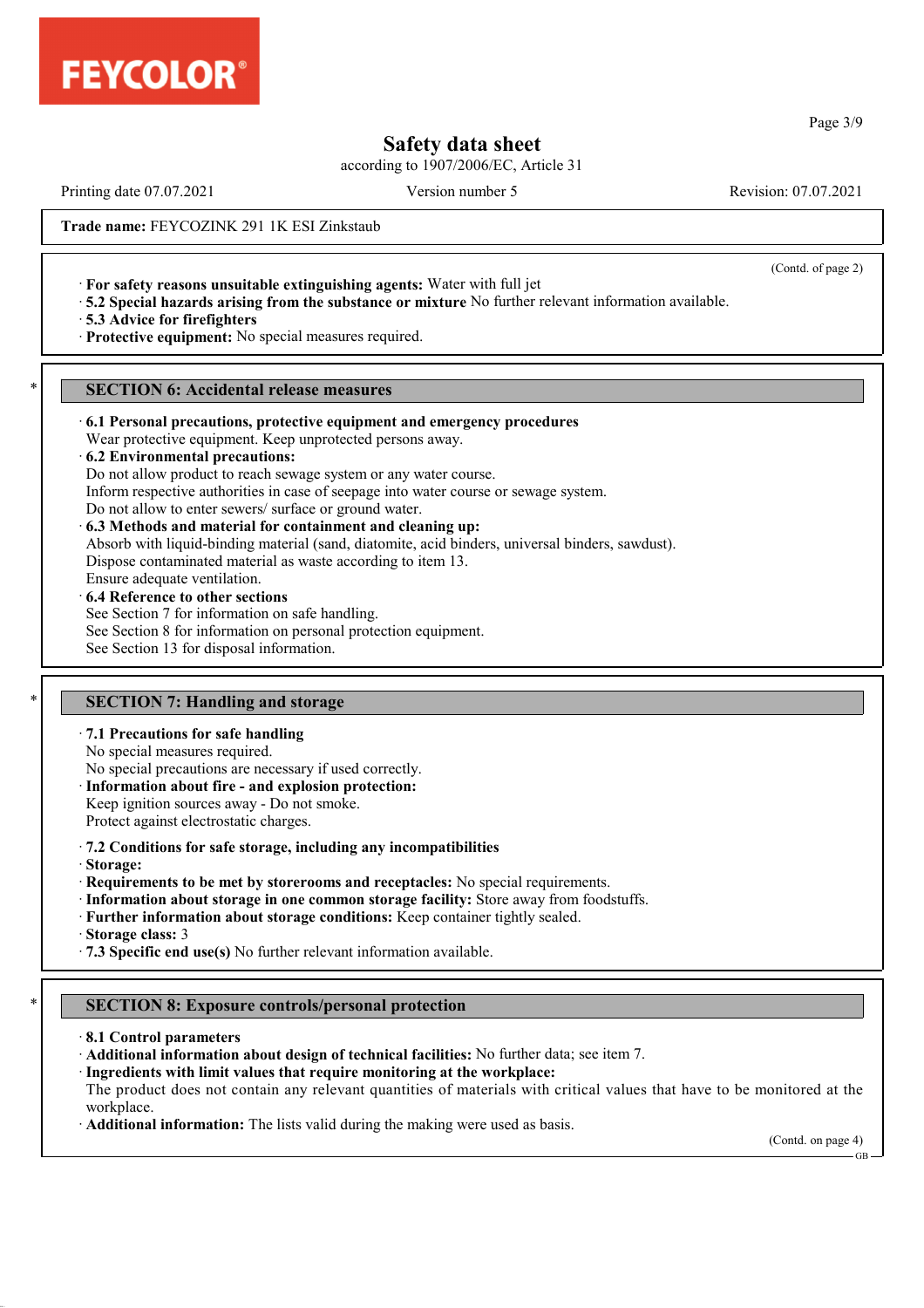

according to 1907/2006/EC, Article 31

Printing date 07.07.2021 Version number 5 Revision: 07.07.2021

(Contd. of page 3)

**Trade name:** FEYCOZINK 291 1K ESI Zinkstaub

- · **8.2 Exposure controls**
- · **Personal protective equipment:**
- · **General protective and hygienic measures:** Immediately remove all soiled and contaminated clothing Wash hands before breaks and at the end of work.
- · **Respiratory protection:** Use suitable respiratory protective device only when aerosol or mist is formed.
- · **Protection of hands:**

Selection of the glove material on consideration of the penetration times, rates of diffusion and the degradation



Protective gloves (EN 374)

The glove material has to be impermeable and resistant to the product/ the substance/ the preparation.

#### · **Material of gloves**

The selection of the suitable gloves does not only depend on the material, but also on further marks of quality and varies from manufacturer to manufacturer. As the product is a preparation of several substances, the resistance of the glove material can not be calculated in advance and has therefore to be checked prior to the application.

#### · **Breakthrough time of glove material**

The exact break trough time has to be found out by the manufacturer of the protective gloves and has to be observed.





Tightly sealed goggles

| .9.1 Information on basic physical and chemical properties<br><b>General Information</b> |                                    |                    |
|------------------------------------------------------------------------------------------|------------------------------------|--------------------|
| · Appearance:                                                                            |                                    |                    |
| Form:                                                                                    | Fluid                              |                    |
| Colour:                                                                                  | According to product specification |                    |
| $\cdot$ Odour:                                                                           | Characteristic                     |                    |
| • Odour threshold:                                                                       | Not determined.                    |                    |
| $\cdot$ pH-value:                                                                        | Not determined.                    |                    |
| Change in condition                                                                      |                                    |                    |
| Melting point/freezing point:                                                            | Undetermined.                      |                    |
| Initial boiling point and boiling range: $>162$ °C                                       |                                    |                    |
| · Flash point:                                                                           | 25 °C (DIN EN ISO 1523:2002)       |                    |
| · Flammability (solid, gas):                                                             | Not applicable.                    |                    |
| · Ignition temperature:                                                                  | 450 °C (DIN 51794)                 |                    |
| · Decomposition temperature:                                                             | Not determined.                    |                    |
| · Auto-ignition temperature:                                                             | Product is not selfigniting.       |                    |
|                                                                                          |                                    | (Contd. on page 5) |

Page 4/9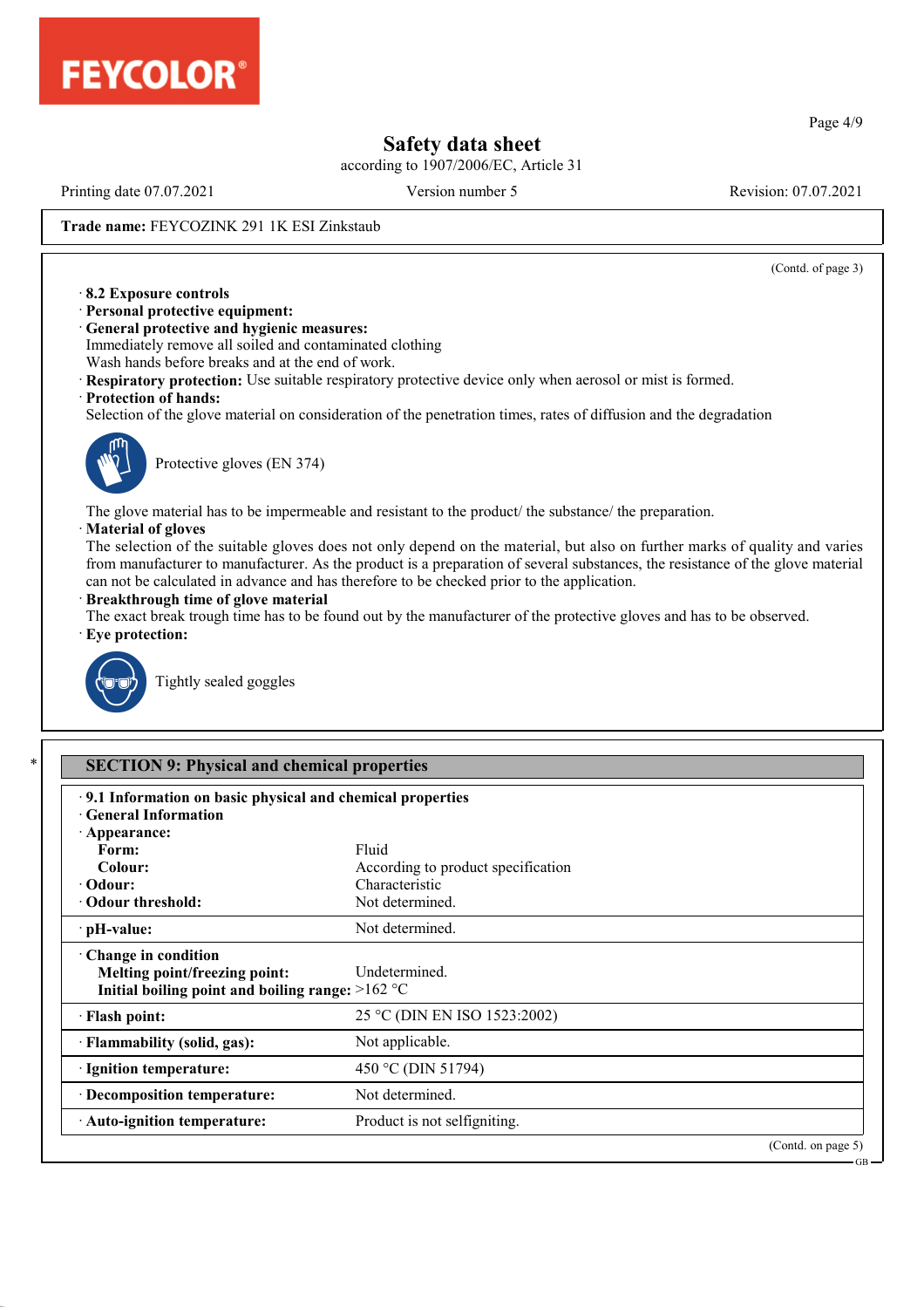

according to 1907/2006/EC, Article 31

Printing date 07.07.2021 Version number 5 Revision: 07.07.2021

Page 5/9

**Trade name:** FEYCOZINK 291 1K ESI Zinkstaub

|                                           | (Contd. of page 4)                                                                             |
|-------------------------------------------|------------------------------------------------------------------------------------------------|
| <b>Explosive properties:</b>              | Product is not explosive. However, formation of explosive air/vapour mixtures<br>are possible. |
| <b>Explosion limits:</b>                  |                                                                                                |
| Lower:                                    | Not determined                                                                                 |
| <b>Upper:</b>                             | Not determined.                                                                                |
| Vapour pressure at 20 °C:                 | $2$ hPa                                                                                        |
| $\cdot$ Density at 20 °C:                 | 3.062 g/cm <sup>3</sup> (DIN EN ISO 2811-1)                                                    |
| · Relative density                        | Not determined.                                                                                |
| · Vapour density                          | Not determined.                                                                                |
| · Evaporation rate                        | Not determined.                                                                                |
| · Solubility in / Miscibility with        |                                                                                                |
| water:                                    | Not miscible or difficult to mix.                                                              |
| · Partition coefficient: n-octanol/water: | Not determined.                                                                                |
| · Viscosity:                              |                                                                                                |
| Dynamic at $20^{\circ}$ C:                | 3,500 mPas                                                                                     |
| Kinematic:                                | Not determined.                                                                                |
| · Solvent content:                        |                                                                                                |
| $VOC$ (EC)                                | $10.18 \%$                                                                                     |
| Solids content (weight-%):                | 89.8%                                                                                          |
| $\cdot$ 9.2 Other information             | No further relevant information available.                                                     |

## **SECTION 10: Stability and reactivity**

· **10.1 Reactivity** No further relevant information available.

· **10.2 Chemical stability**

- · **Thermal decomposition / conditions to be avoided:** No decomposition if used according to specifications.
- · **10.3 Possibility of hazardous reactions** No dangerous reactions known.
- · **10.4 Conditions to avoid** No further relevant information available.
- · **10.5 Incompatible materials:** No further relevant information available.
- · **10.6 Hazardous decomposition products:** Carbon monoxide

## **SECTION 11: Toxicological information**

- · **11.1 Information on toxicological effects**
- · **Acute toxicity** Based on available data, the classification criteria are not met.

· **LD/LC50 values relevant for classification:**

#### **64742-95-6 Hydrocarbons, C9, aromatics**

Oral LD50 >2,000 mg/kg (rat)

Dermal  $|LD50| > 2,000$  mg/kg (rabbit)

· **Primary irritant effect:**

· **Skin corrosion/irritation** Based on available data, the classification criteria are not met.

· **Serious eye damage/irritation** Based on available data, the classification criteria are not met.

· **Respiratory or skin sensitisation** Based on available data, the classification criteria are not met.

(Contd. on page 6)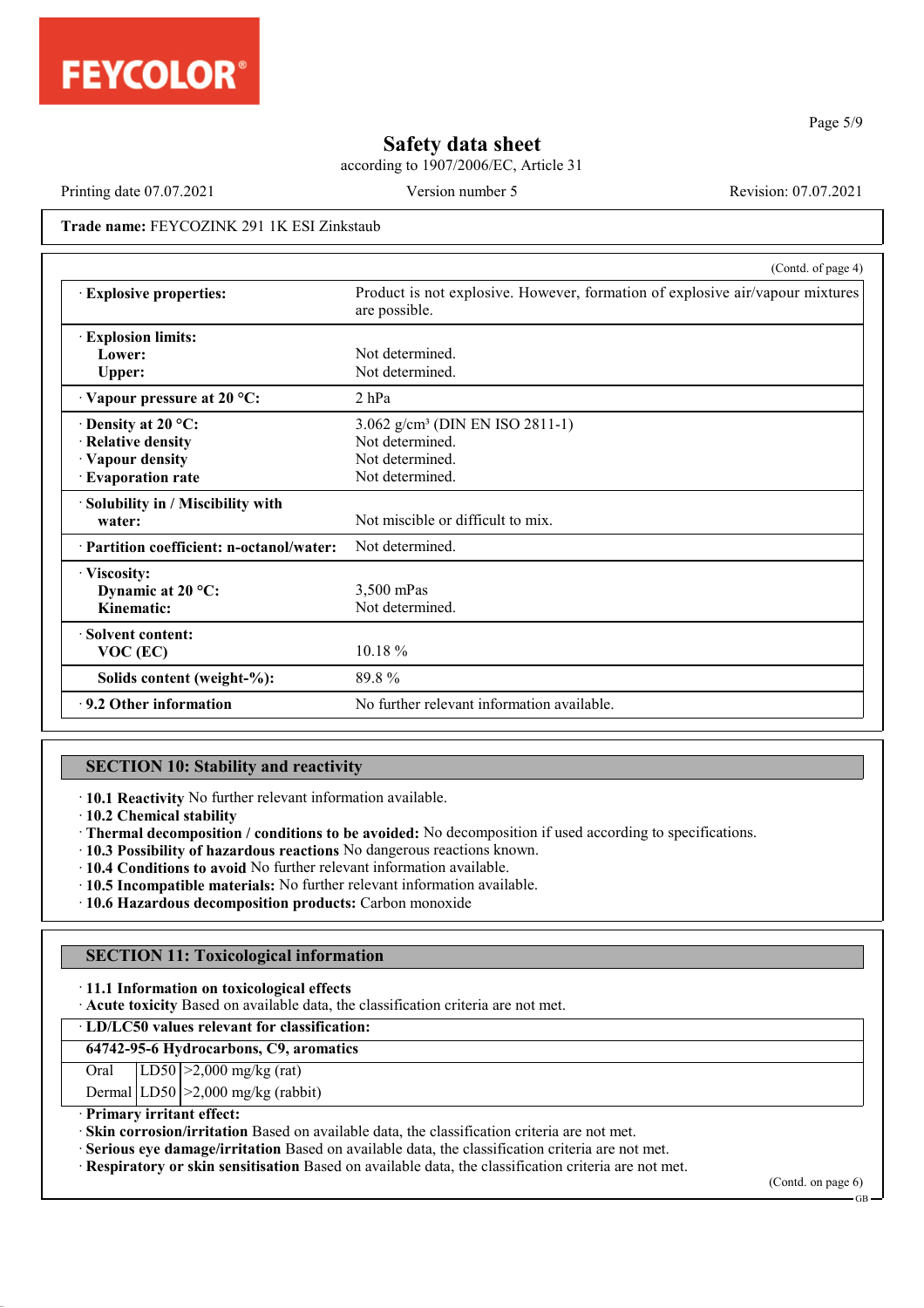

according to 1907/2006/EC, Article 31

Printing date 07.07.2021 Version number 5 Revision: 07.07.2021

(Contd. of page 5)

**Trade name:** FEYCOZINK 291 1K ESI Zinkstaub

· **Additional toxicological information:**

· **CMR effects (carcinogenity, mutagenicity and toxicity for reproduction)**

· **Germ cell mutagenicity** Based on available data, the classification criteria are not met.

· **Carcinogenicity** Based on available data, the classification criteria are not met.

· **Reproductive toxicity** Based on available data, the classification criteria are not met.

· **STOT-single exposure** Based on available data, the classification criteria are not met.

· **STOT-repeated exposure** Based on available data, the classification criteria are not met.

· **Aspiration hazard** Based on available data, the classification criteria are not met.

## **SECTION 12: Ecological information**

· **12.1 Toxicity**

· **Aquatic toxicity:**

**7440-66-6 zinc powder - zinc dust (stabilized)**

EC50 (dynamic) 0.9 mg/kg (daphnia) (US EPA 821-R-02-012)

· **12.2 Persistence and degradability** No further relevant information available.

· **12.3 Bioaccumulative potential** No further relevant information available.

· **12.4 Mobility in soil** No further relevant information available.

· **Ecotoxical effects:**

· **Remark:** Very toxic for fish

· **Additional ecological information:**

· **General notes:**

Water hazard class 2 (German Regulation) : hazardous for water

Do not allow product to reach ground water, water course or sewage system.

Danger to drinking water if even small quantities leak into the ground.

Also poisonous for fish and plankton in water bodies.

Very toxic for aquatic organisms

· **12.5 Results of PBT and vPvB assessment**

· **PBT:** Not applicable.

· **vPvB:** Not applicable.

· **12.6 Other adverse effects** No further relevant information available.

## **SECTION 13: Disposal considerations**

· **13.1 Waste treatment methods**

· **Recommendation** Must not be disposed together with household garbage. Do not allow product to reach sewage system.

· **European waste catalogue**

 $080111*$  waste paint and varnish containing organic solvents or other hazardous substances

· **Uncleaned packaging:**

· **Recommendation:** Packagings that may not be cleansed are to be disposed of in the same manner as the product.

**SECTION 14: Transport information** 

· **14.1 UN-Number**

· **ADR, IMDG, IATA** UN1263

(Contd. on page 7)

#### GB

#### Page 6/9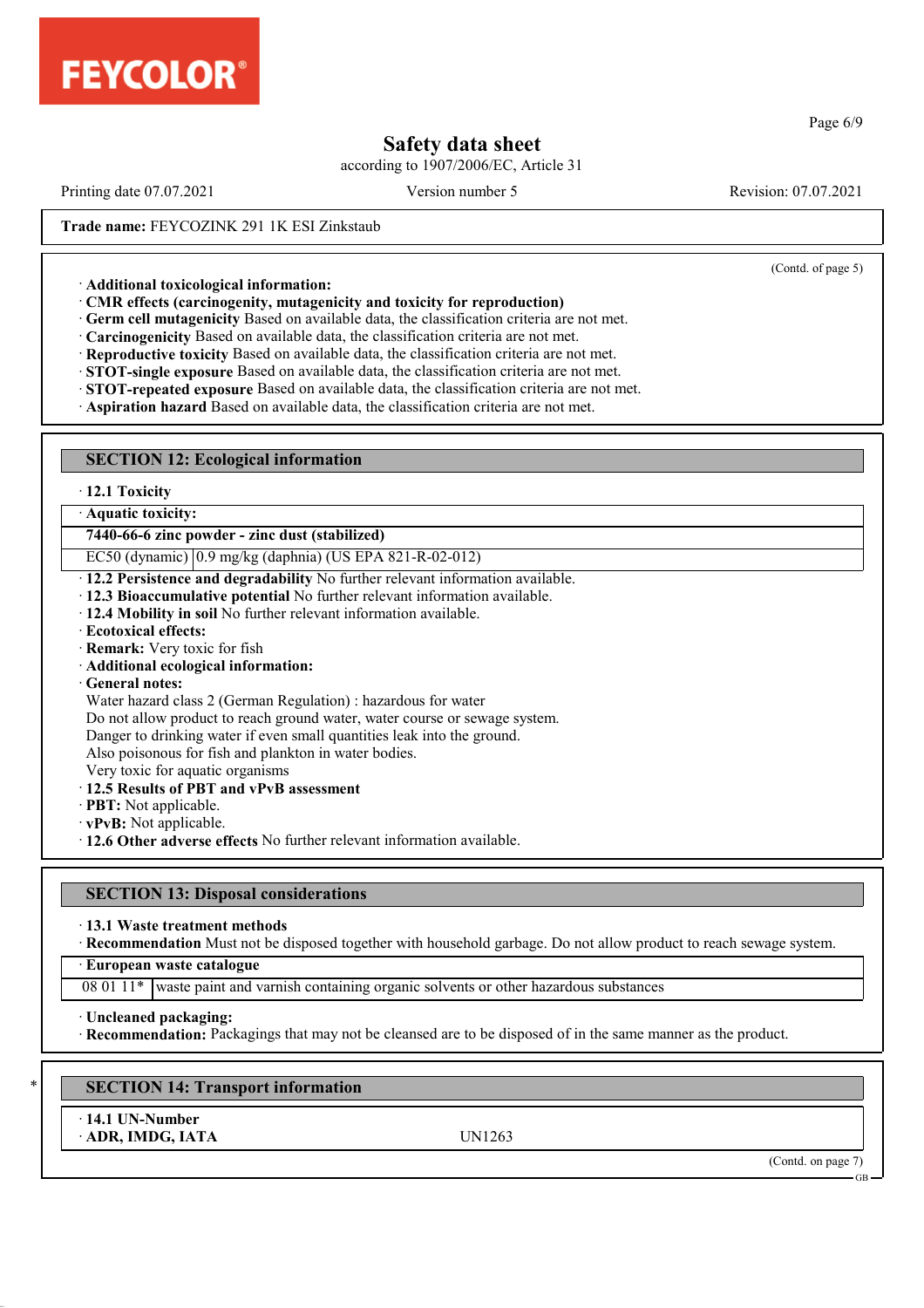

according to 1907/2006/EC, Article 31

Printing date 07.07.2021 Version number 5 Revision: 07.07.2021

Page 7/9

GB

**Trade name:** FEYCOZINK 291 1K ESI Zinkstaub

|                                                                              | (Contd. of page 6)                                                                                                                   |
|------------------------------------------------------------------------------|--------------------------------------------------------------------------------------------------------------------------------------|
| · 14.2 UN proper shipping name<br>$\cdot$ ADR<br>$\cdot$ IMDG                | UN1263 PAINT, ENVIRONMENTALLY HAZARDOUS<br>PAINT (zinc powder - zinc dust (stabilized), Solvent naphtha),<br><b>MARINE POLLUTANT</b> |
| $\cdot$ IATA                                                                 | <b>PAINT</b>                                                                                                                         |
| · 14.3 Transport hazard class(es)                                            |                                                                                                                                      |
| $\cdot$ ADR                                                                  |                                                                                                                                      |
|                                                                              |                                                                                                                                      |
| · Class<br>· Label                                                           | 3 (F1) Flammable liquids.<br>3<br><u>.</u>                                                                                           |
| $\cdot$ IMDG                                                                 |                                                                                                                                      |
|                                                                              |                                                                                                                                      |
| · Class<br>· Label                                                           | 3 Flammable liquids.<br>3                                                                                                            |
| $\cdot$ IATA                                                                 |                                                                                                                                      |
|                                                                              |                                                                                                                                      |
| · Class<br>· Label                                                           | 3 Flammable liquids.<br>3                                                                                                            |
|                                                                              |                                                                                                                                      |
| · 14.4 Packing group<br>· ADR, IMDG, IATA                                    | III                                                                                                                                  |
| · 14.5 Environmental hazards:                                                |                                                                                                                                      |
| · Marine pollutant:                                                          | Symbol (fish and tree)                                                                                                               |
| · Special marking (ADR):                                                     | Symbol (fish and tree)                                                                                                               |
| · 14.6 Special precautions for user                                          | Warning: Flammable liquids.                                                                                                          |
| Hazard identification number (Kemler code):                                  | 30                                                                                                                                   |
| <b>EMS Number:</b>                                                           | $F-E, S-E$                                                                                                                           |
| <b>Stowage Category</b>                                                      | $\mathbf{A}$                                                                                                                         |
| · 14.7 Transport in bulk according to Annex II of Marpol<br>and the IBC Code | Not applicable.                                                                                                                      |
| · Transport/Additional information:                                          |                                                                                                                                      |
|                                                                              |                                                                                                                                      |
| $\cdot$ ADR                                                                  | 5L                                                                                                                                   |
| · Limited quantities (LQ)                                                    | 3                                                                                                                                    |
| · Transport category<br>· Tunnel restriction code                            | D/E                                                                                                                                  |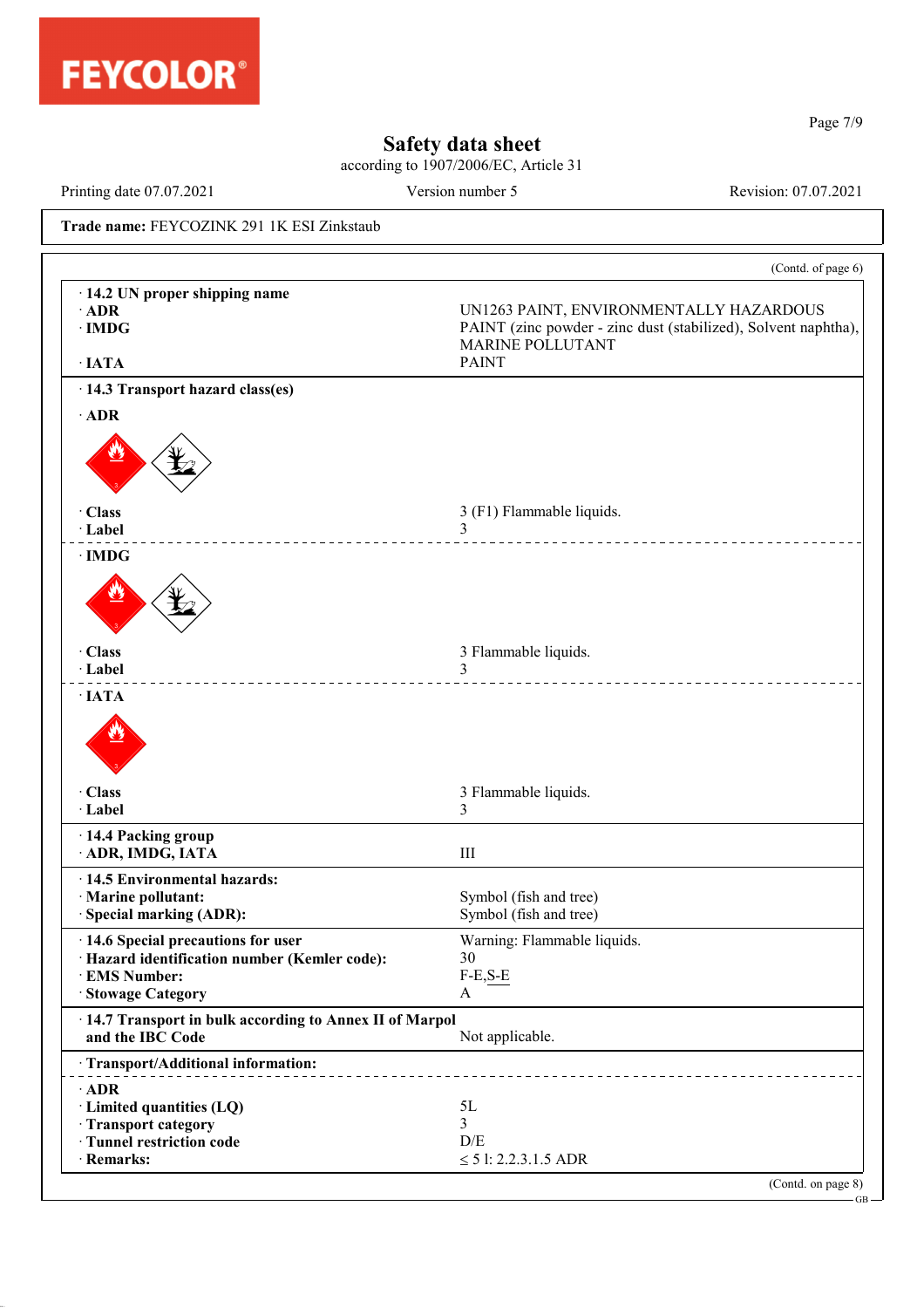

according to 1907/2006/EC, Article 31

(Contd. of page 7)

## **Trade name:** FEYCOZINK 291 1K ESI Zinkstaub

| ∙IMDG<br>$\cdot$ Limited quantities (LQ)<br>$\cdot$ Remarks: | 5L<br>$< 5$ l: 2.2.3.1.5 IMDG                              |
|--------------------------------------------------------------|------------------------------------------------------------|
| · UN "Model Regulation":                                     | UN 1263 PAINT, 3, III, ENVIRONMENTALLY<br><b>HAZARDOUS</b> |

#### **SECTION 15: Regulatory information**

· **15.1 Safety, health and environmental regulations/legislation specific for the substance or mixture**

- · **Directive 2012/18/EU**
- · **Named dangerous substances ANNEX I** None of the ingredients is listed.
- · **Seveso category**

E1 Hazardous to the Aquatic Environment

- P5c FLAMMABLE LIQUIDS
- · **Qualifying quantity (tonnes) for the application of lower-tier requirements** 100 t

· **Qualifying quantity (tonnes) for the application of upper-tier requirements** 200 t

· **REGULATION (EC) No 1907/2006 ANNEX XVII** Conditions of restriction: 3

· **DIRECTIVE 2011/65/EU on the restriction of the use of certain hazardous substances in electrical and electronic equipment – Annex II**

None of the ingredients is listed.

· **National regulations:**

#### · **Additional classification according to Decree on Hazardous Materials, Annex II:**

| ISS. | l Share in %<br>7n |
|------|--------------------|
|      |                    |

· **15.2 Chemical safety assessment:** A Chemical Safety Assessment has not been carried out.

## **SECTION 16: Other information**

This information is based on our present knowledge. However, this shall not constitute a guarantee for any specific product features and shall not establish a legally valid contractual relationship.

## · **Relevant phrases**

- H226 Flammable liquid and vapour.
- H304 May be fatal if swallowed and enters airways.
- H335 May cause respiratory irritation.
- H336 May cause drowsiness or dizziness.
- H400 Very toxic to aquatic life.
- H410 Very toxic to aquatic life with long lasting effects.
- H411 Toxic to aquatic life with long lasting effects.
- H412 Harmful to aquatic life with long lasting effects.

### · **Classification according to Regulation (EC) No 1272/2008**

The classification of the mixture is generally based on the calculation method using substance data according to Regulation (EC) No 1272/2008.

#### · **Abbreviations and acronyms:**

ADR: Accord européen sur le transport des marchandises dangereuses par Route (European Agreement concerning the International Carriage of Dangerous Goods by Road)

IMDG: International Maritime Code for Dangerous Goods

IATA: International Air Transport Association